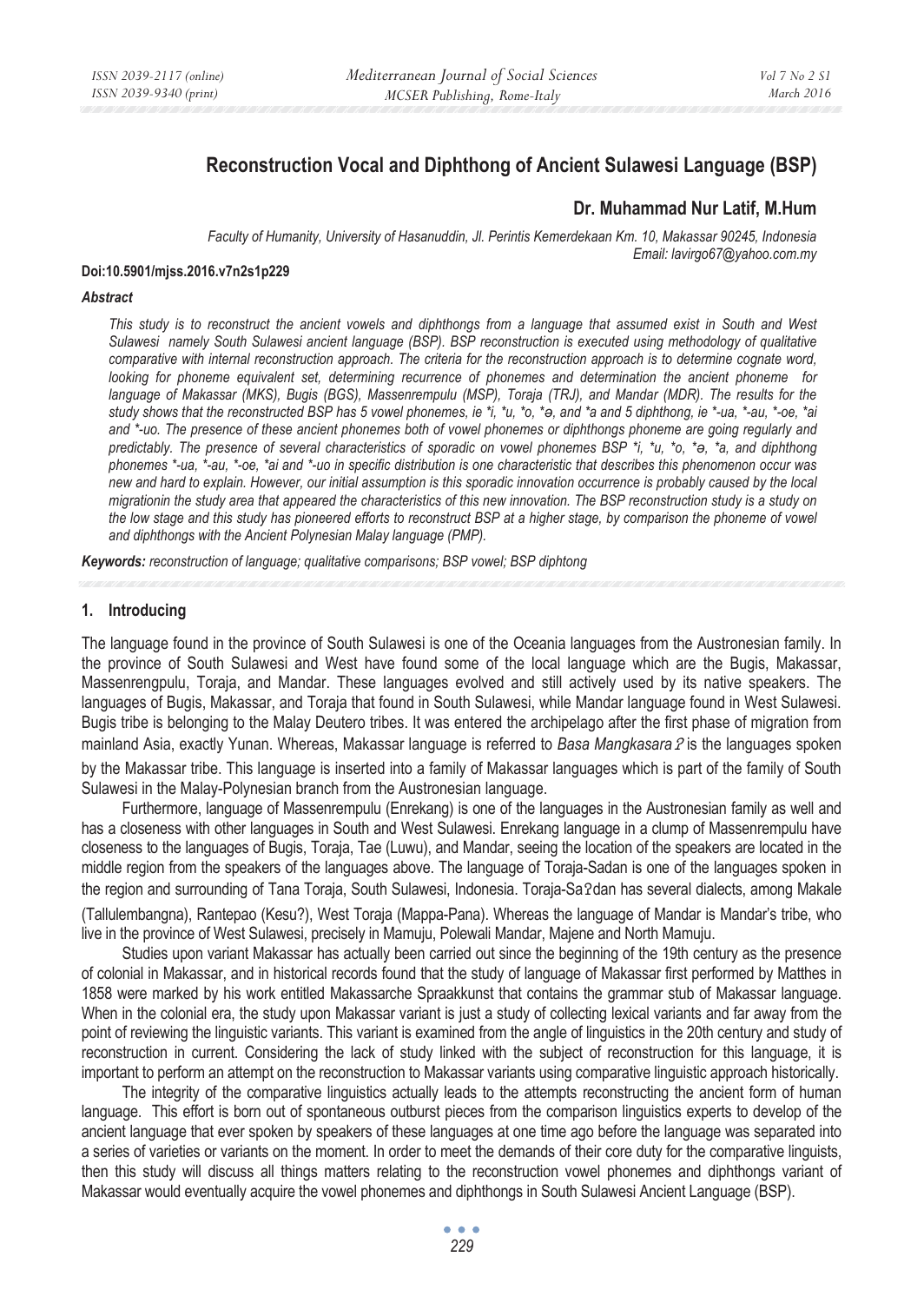## **2. Study Issue**

The study of ancient languages of South Sulawesi has been done by the experts, but we found that there has been no study done in order to reconstruct the BSP. The last set of research on the language has been studied to help provide an initial overview for the researchers to produce new and more in-depth description. Previous studies outlining problems in the South Sulawesi Ancient Language (BSP), which was conducted by researchers in the past usually only done by the clergy / pastor. The results of research conducted over the direction of the pattern of life of local communities. If touching aspects of language, they are only focused on collecting as many lexical item of several variants Makassar. Therefore, the main problem in this study is an attempt to reconstruct the language in order to acquire the South Sulawesi South Sulawesi language Ancient (SSP).

The problem will be answered based on a qualitative comparison of the linguistic approach through internal reconstruction. The application of qualitative methods can also be seen in the study of innovation and retention. Previous studies, mostly using approaches based on quantitative comparison lexicostatistics which of course could not generate a more complete reconstruction. The ability to reconstruct a qualitative comparison will produce a result that is more complete than the quantitative comparison based on approach lexicostatistics.

# **3. Methodology**

Based on the above issues, the objectivity of this study focuses to reconstruct the vowels and diphthongs of South Sulawesi language in order to obtain the ancient form from both of these phonemes in BSP. BSP reconstruction is done based on some criteria that started by determining the kognat words that form in all languages in South Sulawesi. Secondly, after the kognat words obtained, the next step was to develop the sets of correspondent sound. Third, if the correspondence sound is obtained, the ancient phoneme of these sets can be determined. One set of the sound correspondence only generate one derivative the ancient phonemes.

Furthermore, to achieve the goals of reconstruction, BSP phonemes displayed using internal reconstruction. The method to reconstruct an ancient language has the following criteria (Crowley, T., 1992, Campbell, L., 2001 & Ringe, D. & Eska, JF, 2013);

- i. specifying cognate words from several languages derivatives which are used as comparative language. In the event of cognate words was not obtained or has a completely different form, then that means that word may be derived from other sources ancient languages. If words has cognate, then we have to determine the degree of similarity of form and meaning. Related to this, Crowley (1992: 92) says, "*If they are similar enough that it could be assumed that they are derived from a single original form with single original meaning…."* It should be noted also that the determination of cognate words made after the word which shows the similarity of formmeaning caused by accidental factors, borrowing, and iconic isolated first.
- ii. sorting sets of sound correspondence language compared to it. Using the data in Table 1, the set of sound correspondence can be obtained as follows:

|  |  |  |  |  |  |  |  | Table 1. The cognate word of four Pacific island languages |
|--|--|--|--|--|--|--|--|------------------------------------------------------------|
|--|--|--|--|--|--|--|--|------------------------------------------------------------|

| Tongan     |    | a | u |
|------------|----|---|---|
| Samoan     |    | a | u |
| Rarotongan |    | d | u |
| Hawai      | יי |   |   |

## **Source:** Crowley (in Rahim 2008: 28)

There are four correspondence disclosed in Table 1, the first correspondence; Tongan / t /, Samoan / t /, Rarotongan / t / and Hawaiian / k /. The second, third and fourth correspondence, all language showed / a /, / p / and / u /. The fourth sets of the correspondence can be written as shown in Table 2 below:

**Table 2.** The four-language correspondence Pacific islands

| Tongan | Samoan | Rarotongan | Hawai |
|--------|--------|------------|-------|
| ι.     | ι.     |            |       |
| a:     | a:     | a:         | a     |
| p:     | p:     | p:         |       |
| u:     | u:     | u:         |       |

**Source:** Crowley (in Rahim 2008:28)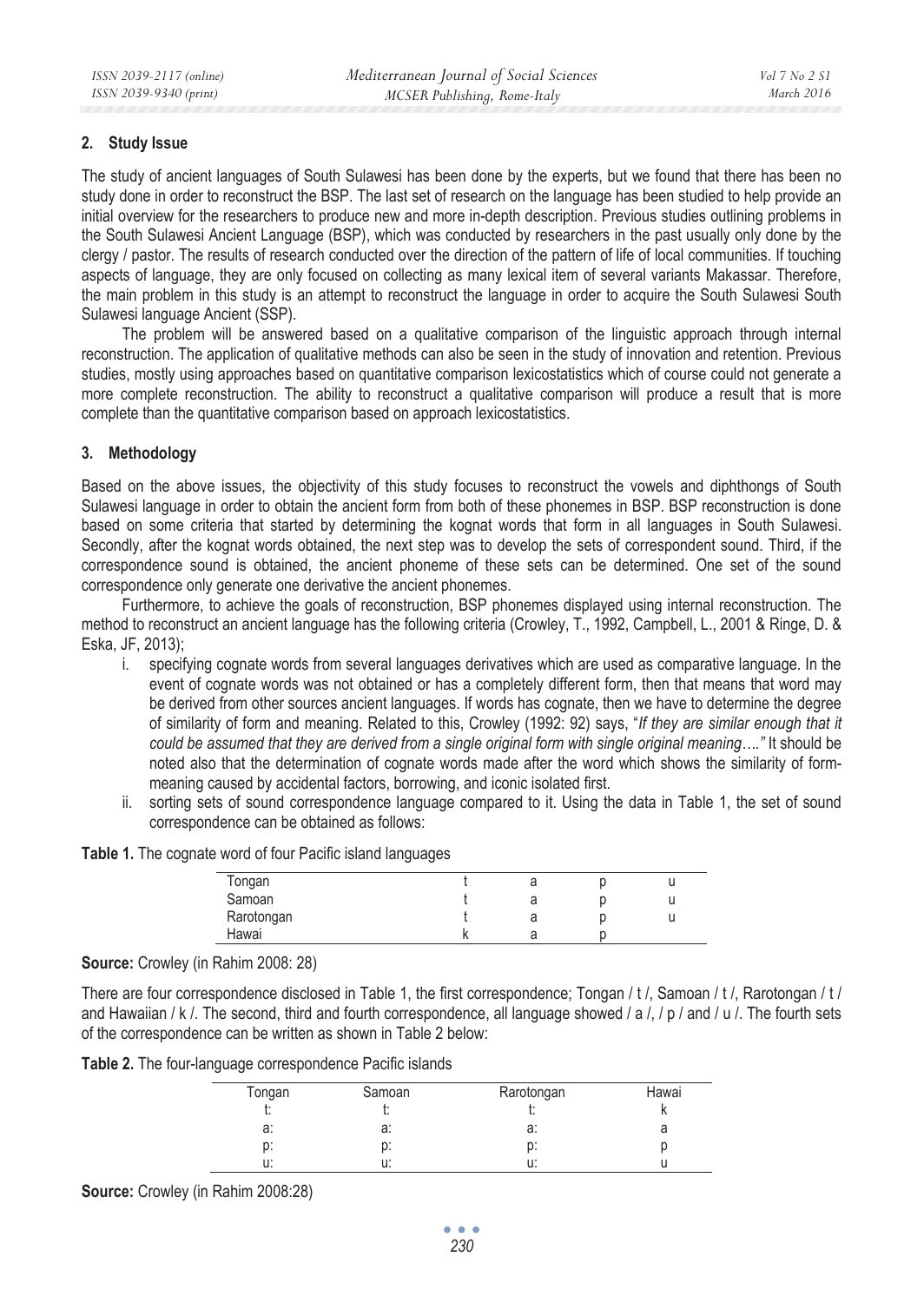The set of correspondence should be done on all the words that have been listed as a cognate.

iii. Determining ancient phoneme from each sets of correspondence set or equivalence set. For each set of sound correspondence, we need to determine the ancient phonemes, ie phonemes considered derived the set of phonemic correspondence accepted in such derivatives languages. A set of phonemic correspondence only derive one ancient phoneme. Furthermore, if one set of correspondence has been determined, the next step is to ensure the set of correspondence earlier is exists in the other word pairs as well. This simply means of phonemic recurrence.

The efforts of determining an ancient phoneme is not so easy. In the reconstruction of phoneme the following principles need to be considered. According to Rahim Aman (2008: 29), some principles are:

- i. The reconstruction must look at the change of the sound that is reasonable, that the sound changes generally apply to all languages in the world.
- ii. A phoneme that is the most widely distribution in the derivative languages can be considered as a linear reflection of ancient phonemes.
- iii. The reconstruction must fill the empty space in a phonological system of a language than created a phonological system disproportionate in that language.
- iv. An ancient phonemes cannot be reconstructed until the phoneme is really exists and can be proved in derivative languages.

By then, based on reconstruction approach that has been mentioned by Crowley (1992) and Campbell (2001), reconstruction of vowel phonemes and diphthongs of Ancient Makassar language (BSP) can be done.

# **4. Analysis**

Vowel phonemes and diphthongs BSP discussed in this paper is the result of the reconstruction of phonemes that have been made to the five languages found in South Sulawesi which covers different geographical locations ie languages of Makassar (MKS), Bugis (BGS), Massenrempulu (MSP ), Toraja (TRJ), and Mandar (MDR). Therefore, the result of the reconstruction that has been carried out proves that the amount of inventory and distribution of vowels phoneme and diphthongs of BSP is as shown in the following description.

The spread of BSP phoneme shows the existence of phonemes and vowel phoneme sounds and diphthongs of BSP is based on the position there are at the front, the middle / between vowels or the end of the word.

## *4.1 The reconstruction of the BSP vowels*

Based on the equivalence of 200 vocabulary that has been reconstruct, it was found BSP has 5 vowel phonemes ie  $\#$ i, \*u, \*o,\*a, and \*a,/ which composed by a front vowel, two middle vowels, and two end vowels. The inventory of vowel phoneme BSP can be seen in Table 3.

|  |  | Table 3. The inventory of BSP vowel |  |  |
|--|--|-------------------------------------|--|--|
|--|--|-------------------------------------|--|--|

| <b>Position</b>                        | Presence | Front | <b>Middle</b> | End                |
|----------------------------------------|----------|-------|---------------|--------------------|
| <b>High</b><br>High half<br>Lower half |          | *:    | *ә            | *u<br>$*_{\Omega}$ |
| Lower                                  |          |       | *a            |                    |

## *4.2 The reconstruction of the BSP front vowel \*i*

BSP has a high front vowel is \*i. Vowel BSP \*i is present at the starting position of word, pre-final and final syllable are closed and lowered directly in all languages in South and West Sulawesi in all of these positions. However, there is a little change has been apply and hard to explain in several languages in South and West Sulawesi against the majority of data on the position of the closed final syllable. In this position, some data shows sporadic innovations have been enacted in several of language in South and West Sulawesi when BSP  $^*$  i> [iko] in, BGS, MSP, TRJ, [ikau] MKS and [i2o] (MDR) when, other data permanent /i/ in all languages in South and West Sulawesi on the position closed final syllable. Table 4 illustrates an example of a BSP reflex \*i within the five BSP.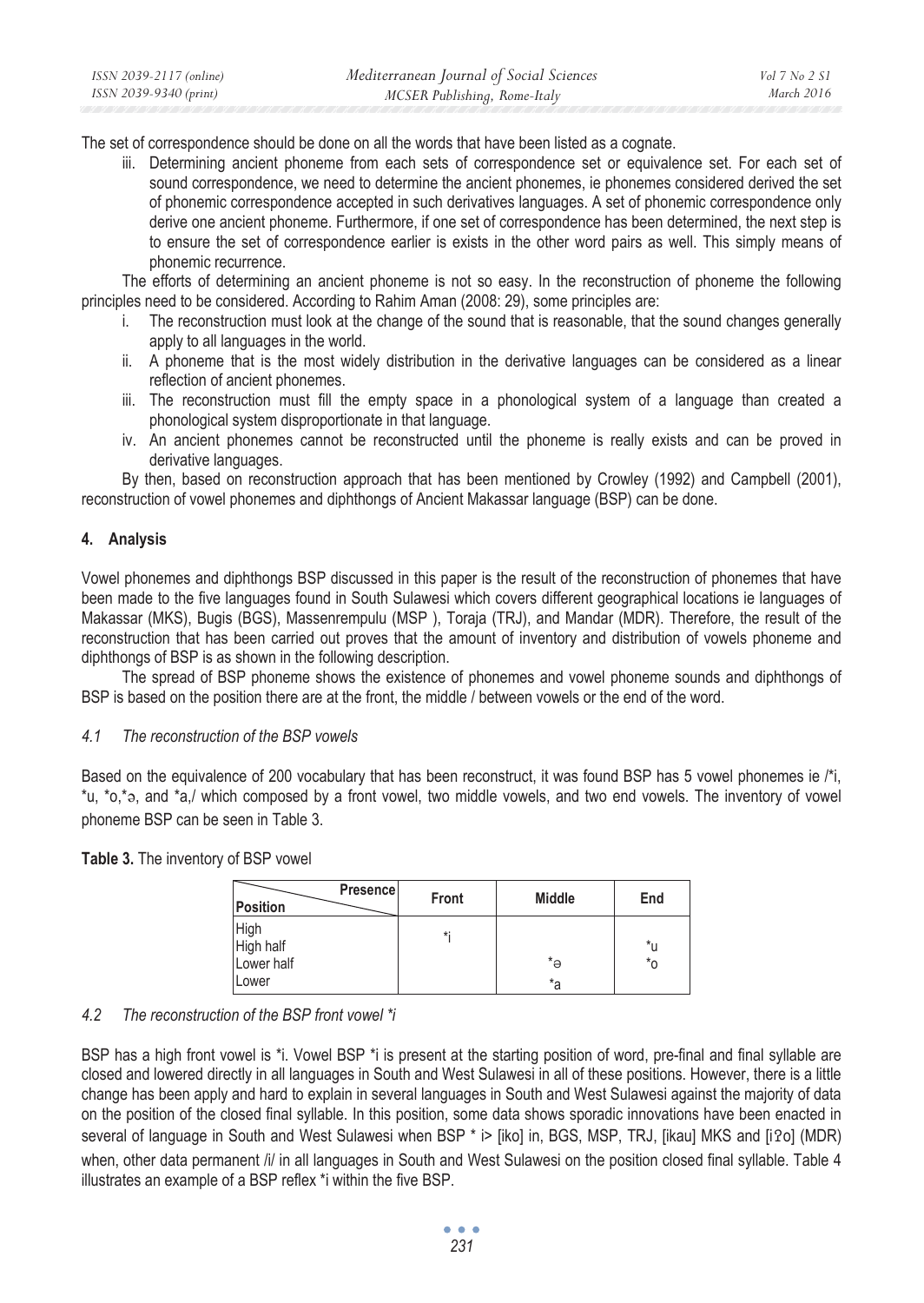# **Table 4.** BSP refleks \*i in 5 BSP

|           |                      | <b>BSP Vowel Spread on position Example of BSP refleks *i in 5 BSP</b>             |
|-----------|----------------------|------------------------------------------------------------------------------------|
| $\vert *$ | Front of the word    | BSP *inai 'who'>; MKS, MSP; BGS iga; and TRJ, MDR inda?                            |
|           | Pre-final syllable   | BSP *lima 'hand'>; MKS, MSP; MDR; BGS and TRJ liman;                               |
|           |                      | BSP *lila 'lidah'>; MKS, BGS, and TRJ; MSP lili; MDR lela                          |
|           | Closed final syllabe | BSP *aniso 'sucking'>; MKS, BGS maniso; MSP manisa; MDR; TRJ ma?mimmu MDR masserru |

# *4.3 The reconstruction of the BSP middle vowels \* and \*a*

BSP has two vowel i.e. lower half middle vowels \*3 and lower middle vowel \*a. Vocal BSP \*3 only present on the pre-final syllable and the closed final syllable. Based on a regular equivalence on both these positions in all BSP, the phoneme  $/2$ can be reconstructed as an ancient BSP  $*_{9}$ . Therefore, it can be said the BSP vowels  $*_{9}$  directly derived in all BSP at prefinal syllable and the closed final syllable. Although BSP \* a directly derived in all BSP in the pre-final syllable position, but that was reconstructed data showed sporadic innovations have occurred when BSP \*3> [a] in 3 BSP i.e. BGS, MSP, and TRJ, [a] in BSP MDR. And other data remain as [a] in all BSP in this position. Table 5 illustrates an example of the reflex of this BSP \* a in 5 BSP.

# Table 5. Refleks of BSP \* a in 5 BSP

|                       | <b>BSP Vowel Spread on position</b>                                                           | <b>Example of BSP refleks *a in 5 BSP</b>                                             |
|-----------------------|-----------------------------------------------------------------------------------------------|---------------------------------------------------------------------------------------|
| l*a                   | BSP *enra? 'go up'>;BGS enra?;MSP and TRJende?; MDR mindai; and MKS nai?<br>Front of the word |                                                                                       |
|                       |                                                                                               | BSP *ala? 'forest'>;BGS ala?;MSP ala?; TRJ panala?MDR panale, and MKS roman           |
| Pre-final syllable    |                                                                                               | BSP *mesa 'one'>; MSP, TRJ and MDR mesa; MKS se ?re; BGS se ?di                       |
| Closed final syllable |                                                                                               | [BSP *makkeda 'say'>; BGS makka ?da;MSP mankeda ?; TRJ ma ?kada; MDR mappauw, and MKS |
|                       |                                                                                               | a?bicara                                                                              |

A further mid vowel is the lower mid vowel \*a. BSP vowel\*a presence in all positions of word i.e. in front, pre-final syllable, closed final syllable and the open final syllable. Base on regular equivalence on a certain position then \*a phoneme can be reconstructed as the ancient phoneme BSP. Therefore, the vowel BSP \*a it is directly derived in all BSP. Although BSP \*a directly derived in all BSP at the front of words, but there are data showing sporadic innovations have occurred when BSP  $a > 1$  [a] in BGS and [i] in the MDR while other data remains as [a] in this position.

In addition, the data also show that the open final syllable positions also showed sporadic innovations have occurred when the vowel  $|a|$ > [an] in MSP and TRJ, while other data remains permanent as [a] in this position. Table 6 describes an example of a BSP reflex \*a in five BSP.

## **Table 6.** Refleks of BSP \*a in 5 VSSP

|     |                    | BSP Consonant Spread on position Example of BSP refleks *a in 5 BSP                        |
|-----|--------------------|--------------------------------------------------------------------------------------------|
| l*a | Front of the Word  | [BSP *appa 'four'>; BGS,eppa?; MKS, MSP and TRJ appa; and MDR appe?.                       |
|     |                    | BSP *ammalli 'buy' >; MKS and MDR ammalli; BGS melli; MSP and TRJ mannalli.                |
|     |                    | BSP *amma 'mother'>; BGS emma ?; MSP and TRJ indo ?; MDR and MKS amma ?                    |
|     | Pre-final syllable | [BSP *ula 'snake'>; BGS, MSP and TRJ ula?; MKS ulara?; and MDR ulli.                       |
|     |                    | BSP *bale 'fish'>, BGS, MSP and TRJ bale; MDR bau; MKS juku?                               |
|     |                    | Closed final syllable SBSP *appa 'four'>; BGS eppa?; MKS, MSP and TRJ appa; and MDR appe?. |

# *4.4 The reconstruction of the BSP end vowels \*u and \*o*

BSP has two end vowel phonemes that is high end vowel \*u and the high half end vowel \*o. The BSP high end vowel \*u be present in all positions of words i.e. pre-final syllable, closed final syllable and open final syllable and directly derived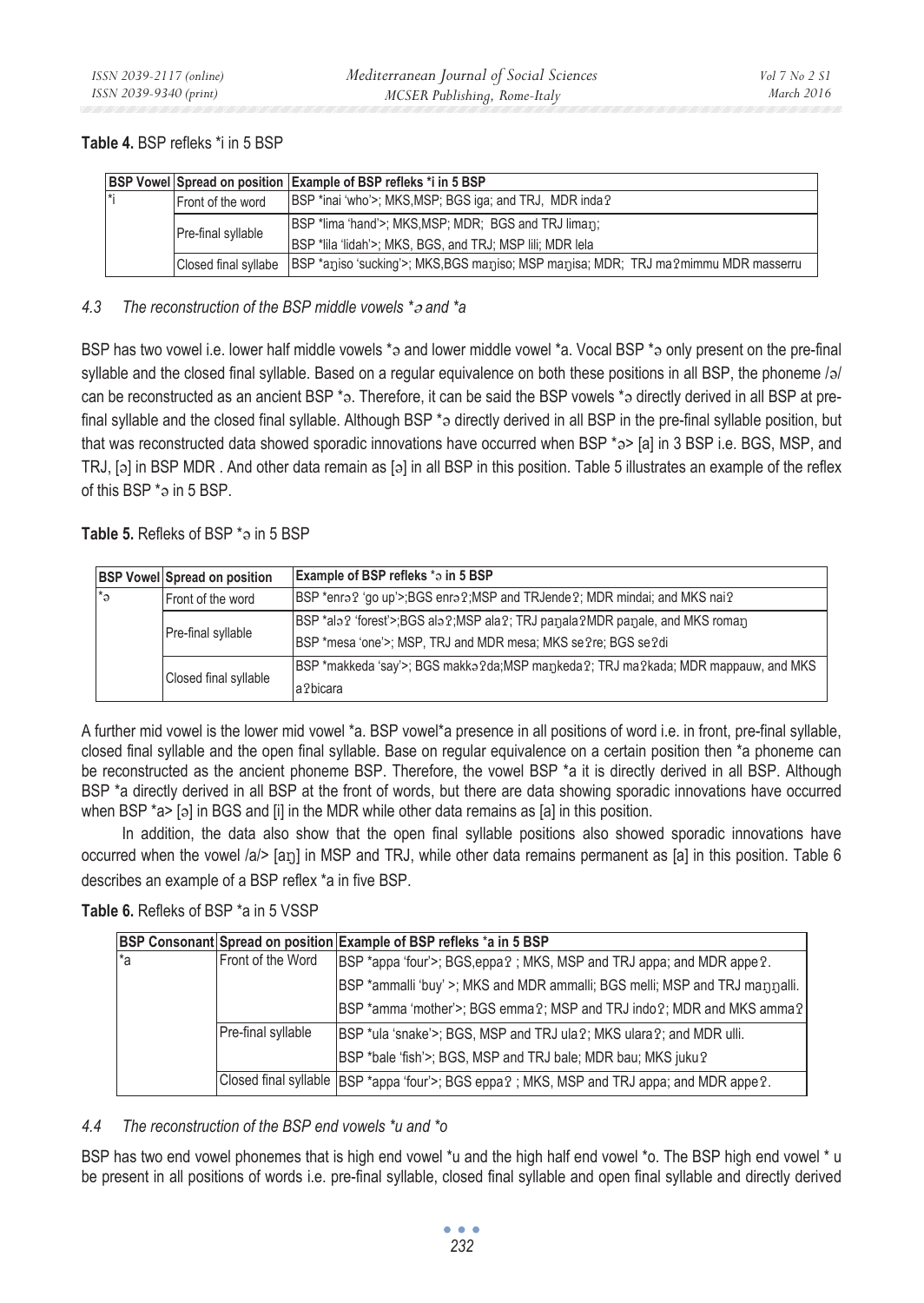in all BSP. Based on regular equivalence in certain positions in all BSP, then the phoneme \*u be reconstructed as BSP ancient phoneme. Although BSP \*u directly derived in all BSP at the beginning of the word, but there are data that indicate an innovation sporadically been applicable if BSP \*u> [a] in MKS when, other data remain permanent as [u] in this position. Table 7 describes an example of reflex of BSP \*u in five BSP.

# **Table 7.** Refleks of BSP \*u in 5 VSSP

|     |                     | BSP Consonant Spread on position Example of BSP refleks *u in 5 BSP                                      |
|-----|---------------------|----------------------------------------------------------------------------------------------------------|
| l*u | Front of the word   | [BSP *ulu 'head'>; BGS and MDR ulu; MKS and MSP ulu ?; TRJ uke.                                          |
|     |                     | BSP *usus 'gut'>; MKS BGS, TRJ and MDR usus; MSP tambu?                                                  |
|     | Pre-final syllable  | BSP *asu 'dog'>; BGS, MSP, TRJ, and MDR asu 2; MKS konkon.                                               |
|     |                     | BSP *bale 'fish'>; BGS, MSP and TRJ bale; MDR bau; MKS juku?                                             |
|     |                     | ,Closed final syllable  BSP *mabbukka 'open'>; BGS,MSP and TRJ ma ?bukka; MDR membuai; MKS anɲuŋkei.     |
|     | Open final syllable | BSP *bulu 'fur'>; MKS, BGS, MSP, TRJ and MDR bulu.<br>BSP *batu 'stone' > MKS, BGS, MSPTRJ and MDR batu. |

Back vowel high half BSPP \*o is only present on the closed final syllable position and an open final syllable. Based on regular equivalence in certain positions BSP \*o directly derived in all BSP. Although it is said to be directly derived in all BSP, there are examples of data that shows the closed final word position of BSP vowel \*-o- > [-u-] in TRJ and MDR, [a] Accordingly, the sample data show in the open final syllable position helped reveal sporadic innovation occurs when vowel of BSP \*-o> [u] in TRJ and MDR, [-a] when, other data remain permanent as [-o] in this position. Table 8 describes an example of reflex of BSP \*o in five BSP.

# **Table 8.** Refleks of BSP \*o in 5 BSP

| <b>BSP Consonant</b> |                     | Spread on Position Example of BSP Refleks *u in 5 BSP                                           |
|----------------------|---------------------|-------------------------------------------------------------------------------------------------|
| l*o                  | Front word          |                                                                                                 |
|                      |                     | Closed final syllable [BSP*mantoe'hold' > ;MSPmantoe?;TRJ ma?tue;MDR matta?i; BGS ma?kateninMKS |
|                      |                     | anni?gala?.                                                                                     |
|                      | Open final syllable | BSP *tallo 'egg'>;BGS tello?; MSPTRJ and MDR tallo?; MKS bayao.                                 |
|                      |                     | BSP *iko 'you'>;BGS, MSP and TRJ iko ;MDR i?o; MKS ikau                                         |
|                      |                     | BSP *allo 'day' >; MKS, MSP, TRJ, and MDR allo; BGS esso                                        |

## *4.5 The reconstruction of the BSP diphthongs*

BSP has seven diphthongs i.e. \*-ua, \*-au, \*-oi, \*ai and \*-uo, directly derived in all BSP. BSP diphthong \*ua present at the middle position and end of word, and the existence of this diphthong require further validation in the field. The reviewer allege is there such a problem arises because the presence of BSP \*ua is categorized as a diphthong or a sound that refers to characteristics form in BSP. However, in this study the reviewer put it first this / ua / as a diphthong phoneme perceived there is also the regularity of equivalence this diphthong in some BSP. Base on this reason the phoneme has reconstructed as an ancient phoneme BSP \*ua. Table 9 below illustrates an example of a BSP reflex \*-ua in all BSP.

## **Table 9.** Refleks of BSP \*ua in 5 BSP

|      |                 | <b>BSP Consonant Spread on Position Example of BSP Refleks *ua in 5 BSP</b>                          |
|------|-----------------|------------------------------------------------------------------------------------------------------|
| l*ua |                 | Middle of the word   BSP *muane 'husband' > ; MSP, and TRJ; MDR tammuane; MKS bura?nenna; BGS lakkai |
|      | End of the word | BSP *tilua 'qaq' > :MSP, TRJ, and MDR tilua; BGS tallua; MKS ta ?llanne                              |

Second diphthongs of SBSP is \*-au. The BSPP -au present at the middle position and the end of the word and directly derived in all BSP. Although it is said to be derived directly in all BSP, but based on the data has showed sporadic innovation, ie BSP \*-au> [-uw] in MSP and TRJ, whe, other data remain permanent as [-au] in this position. The Table 10 describes an example of reflex BSP \*au in five BSP.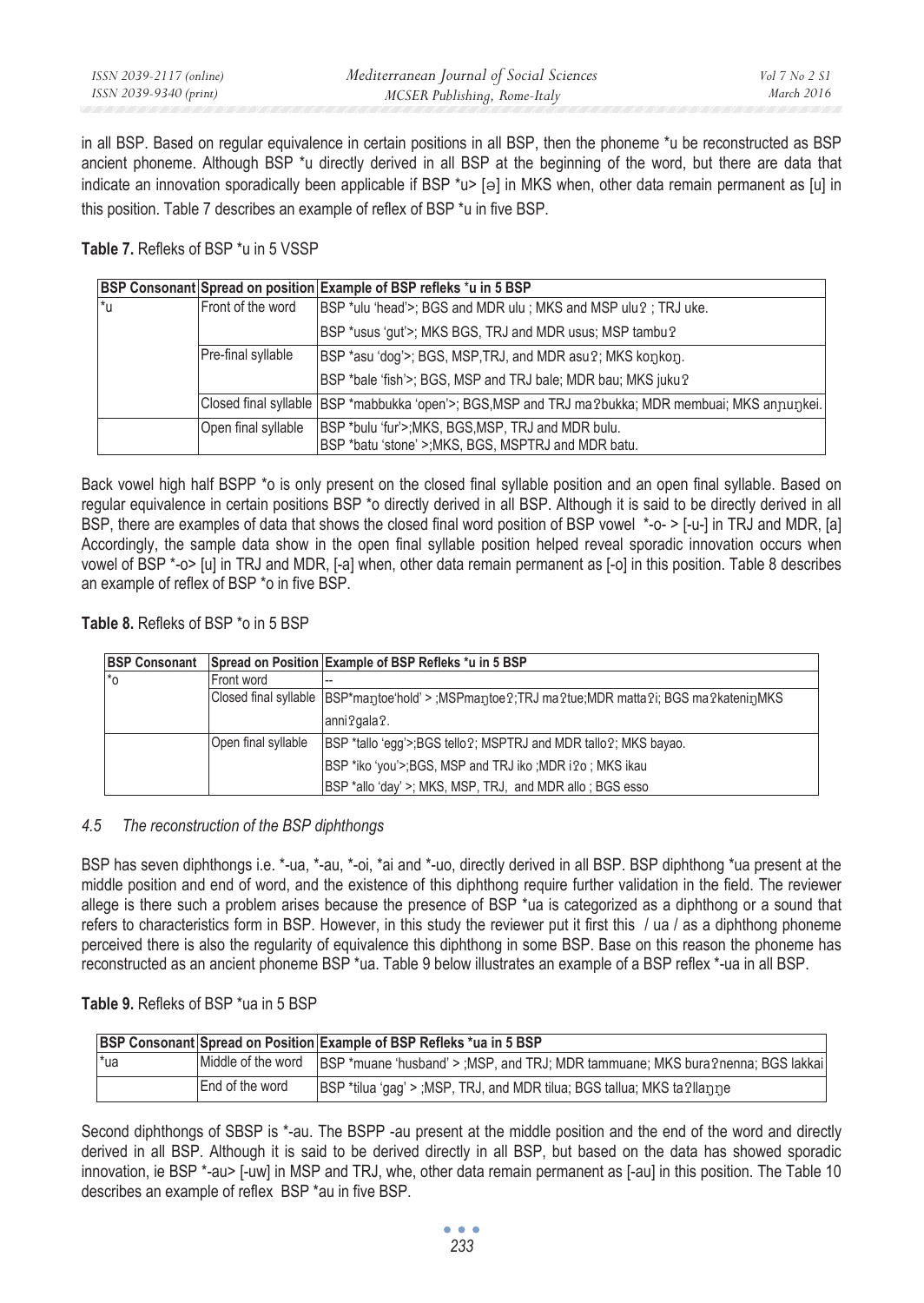### **Table 10.** Refleks of BSP \*au in 5 BSP

|     |                        | <b>BSP onsonant Spread on Position Example of Refleks BSP *au in 5 VSSP</b> |
|-----|------------------------|-----------------------------------------------------------------------------|
| *au | Middle of the word     | BSP *daun 'foliage' > :MSP, and TRJ; MDR daun; BGS daun; MKS leko ?.        |
|     | <b>End of the word</b> | IBSP *tau 'person'> : MKS, BGS, and MDR tau; MSP and TRJ tauw.              |

BSP third diphthong is \* -oe. BSP -oe only present in the middle position and directly derived in all BSP. Although it is said to be directly derived in all BSP, but based on the data showed sporadic innovation, ie BSP \*-oe> [-oi] in BGS when, other data remain permanent as [-oe] in this position. The Table 11 describes an example of BSP reflex \*oe in five BSP.

## **Table 11.** Refleks of BSP \*oe in 5 BSP

|     | BSP Consonant Spread on Position Example of Refleks BSP *oe in 5 BSP                    |
|-----|-----------------------------------------------------------------------------------------|
| *oe | Middle of the word   BSP *bintoen star' > ; MKS, TRJ, MSP and MDR bintoen; BGS biccoin. |

The fourth BSP diphthong is \*-ai. BSP -ai is present at the middle position and the end of the word, and directly derived into all BSP. Although it is said to be directly derived in all BSP, but based on the data has showed sporadic innovation, ie BSP \*ai> [-ae] in BGS when, other data remain permanent as [ai] in this position. The Table 12 describes an example of reflex BSP \*oe in five BSP.

# **Table 12.** Refleks of BSP \*ai in 5 BSP

| <b>BSP Consonant</b> | <b>Spread on Position</b> | Example of Refleks BSP *ai in 5 BSP                                            |
|----------------------|---------------------------|--------------------------------------------------------------------------------|
| *ai                  | Middle of the word        | BSP *baine 'women'> ; MKS, MSP, and TRJ baine; MDR towaone ; BGS<br>ma?kunrai. |
|                      | End of the word           | BSP *wai 'water' > :MSP, TRJ, and MDR wai: BGS wae: MKS je ?ne.                |

The fifth BSP diphthong is \*-uo. BSP -uo only present at the end of a word and directly derived position in all position in BSP. When other data remain permanent as [-uo] in this position. The Table 13 describes examples of BSP reflex \*uo in five BSP.

# **Table 13.** Refleks of BSP \*uo in 5 BSP

|     |                        | BSP Consonant Spread on Position Example of Refleks BSP *uo in 5 BSP |
|-----|------------------------|----------------------------------------------------------------------|
| *uo | <b>End of the word</b> | IBSP *tuo 'life' > :BGS, MSP, TRJ, and MDR tuo: MKS tallasa          |

## **5. Morphological Reconstruction of Ancient Sulawesi Language**

In this section the discussion focused on the matters related to the structure of word formation (morphology). Gleason (1961: 96) argues that the morphology is writing about the principle of affix merger to form a word. Meanwhile, O'Grady (1989: 89-90) explains that morphology is a discipline of linguistics that aims to establish a set of rules of word formation. Based on the some of the reasons can be suggested that the morphology is a branch of linguistics that studies affix and how it is structured to form a word.

Morphological aspects in Ancient Sulawesi language (BSP), which will be discussed in this section are related to the affix. Affix BSP consists of sixteen affixes, i.e. nine prefix, two infix , three suffix and two confix. The nine prefix namely:  $\{a\}$ ,  $\{n\}$ ,  $\{ta\}$ ,  $\{ma\}$ ,  $\{si\}$ ,  $\{pa\}$ ,  $\{di\}$ ,  $\{ri\}$  and  $\{pi\}$ . While the infix namely  $\{im\}$ , and  $\{ar\}$ . Further, the BSP sufix base on the data have three sufix namely {-an}, {-i} and {-na}. And the last, there is two confix namely {ka-an} and {pa-a<sub>1</sub>}. To limit this article, only the affix that exists in South and West Sulawesi will be discussed.

## **6. Ancient Sulawesi Language Affixation System**

The affix system in the Ancient Sulawesi language (BSP) has 16 type of Affix base on the data in this study. The affix types such as mentioned above is composed of nine prefix, two infix , three suffixes, and two confix. the existence of these affix will be explained using the lexical phonology theory as follows: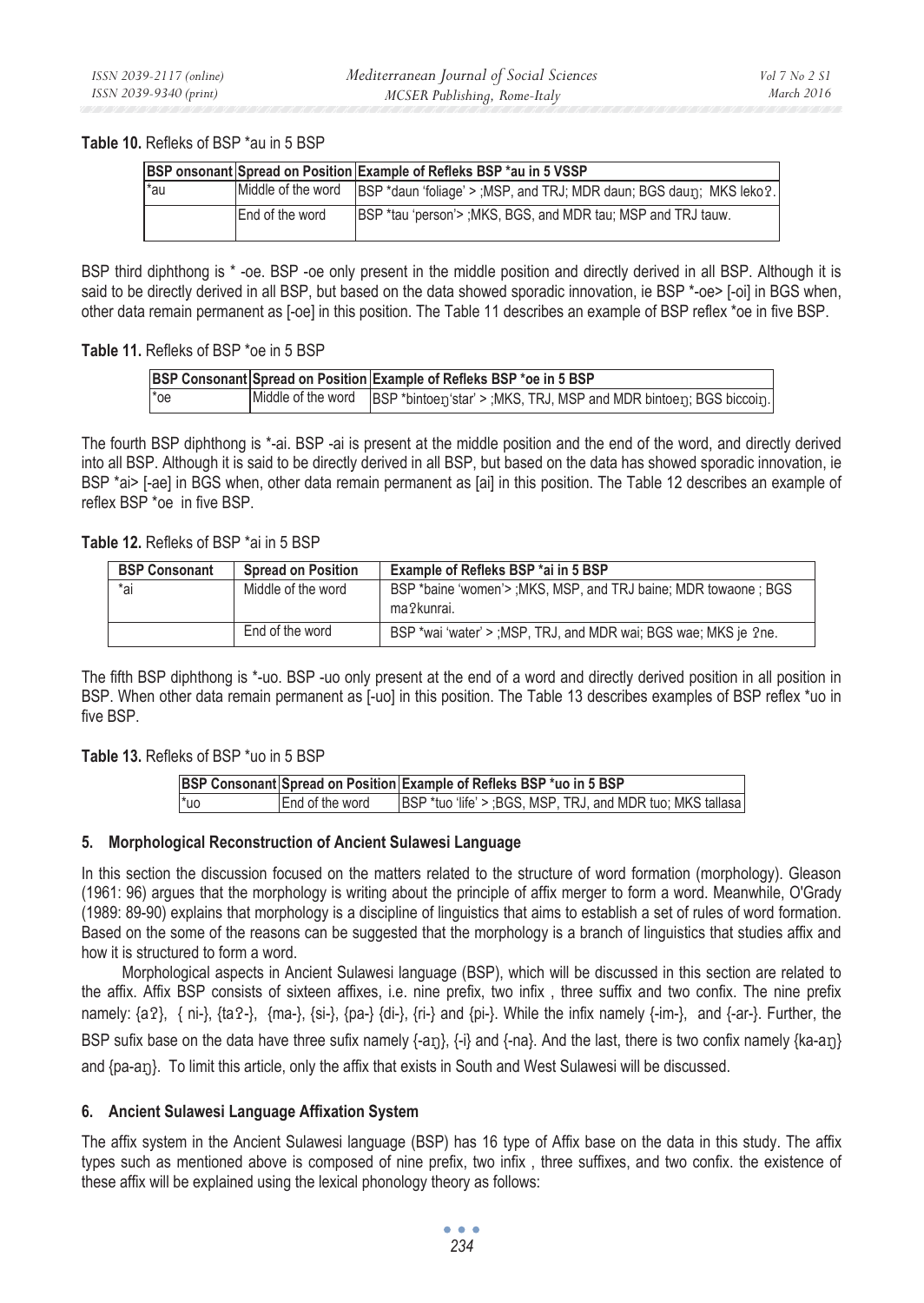# *6.1 Prefix in BSP*

The prefix verb that form in the BSP has nine prefix i.e.  $\{a\}$ ,  $\{n_i\}$ ,  $\{a\}$ ,  $\{n_i\}$ ,  $\{n_i\}$ ,  $\{n_i\}$ ,  $\{n_i\}$ ,  $\{n_i\}$ ,  $\{n_i\}$ ,  $\{n_i\}$ ,  $\{n_i\}$ ,  $\{n_i\}$ ,  $\{n_i\}$ ,  $\{n_i\}$ ,  $\{n_i\}$ ,  $\{n_i\}$ ,  $\{n_i$ the most dominant prefix found. Base on the data, prefix  $\{a\}$ means active verbs. Example:

 $[a^2-] + [bai] \rightarrow [a^2bai]$  'memakai baju' (wearing clothes)

[a2-] + [sikko] → **[a2sikko]** 'mengikat' (binding)

[a?-] + [jai<sup>y</sup>] → [a? jai<sup>y</sup>] 'menjahit' (sewing)

In Bugis, Mandar, Massenrempulu and Toraja, the prefix  ${m}$ a- $\} \rightarrow$  [ma $-$ ] + [baju]  $\rightarrow$  [ma $\alpha$ baju] 'memakai baju' (wearing clothes), [ma?ssio] 'mengikat' (binding), [ma?jai<sup>y</sup>] 'menjahit' (sewing). Further, the prefiks {ni-} have means as pasive verbs. Example:  $[n_i] + [tobo2] \rightarrow [nitobo2]$  'ditikam' (stabbed), while in Toraja, Mandar, Massenrmpulu using the prefix {di-} and in Bugis using the prefix {ri-}. As for the prefiks {ta-} found in Bugis, Makassar, Massenrempulu, Mandar and Toraja. Example:  $[ta2] + [tu^wnu2] \rightarrow [ta2tu^wnu]$  'terbakar' (burnt).

The prefix {si-} in Makassar, Bugis, Massenrempulu, Mandar and Toraja have means 'reciprocal, mutually'. Example: [si-] + [bombe]  $\rightarrow$  [sibombe] 'saling bermusuhan' (mutually hostile). Further, the prefiks {pa-} in Makassar, Bugis, Massenrempulu, Mandar and Toraja means 'tukang/profesi' (handyman). Example: [pa-] + [sassa?/sessa]  $\rightarrow$ [passassa?/sessa] 'tukang cuci' (laundress). While the perfiks {pi-} in Makassar, Bugis, Massenrempulu, Mandar and Toraja means 'bilangan/kali' (number of times). Example: [pi-] + [tellu<sup>w</sup>]  $\Rightarrow$  [pitellu<sup>w</sup>/pintallu] 'tiga kali' (three times).

*6.2 Infix in BSP* 

Base on the data, the affix system in BSP have two infix i.e.  $\{-im\}$ ,  $\{-ar\}$ . The infiks  $\{-im\}$  in basic word has no change in the BSSBP. Example; [sombala?] + [-im-]  $\rightarrow$  [simombala?] 'layar' (screen) and in word [turun̪] + [-im-]  $\rightarrow$ [timurun] 'berkelanjutan' (sustainable). Furthermore, the word formation that formed from the affixation (infix) [-ar-] it is has different rule with [-im-] in BSSBP. The affixation (infix) [-ar-] leads to changes in the basic form that followed. Example: [gigi] + [-ar]- $\rightarrow$  [gari?gi?] 'gerigi'.

# *6.3 Suffix in BSP*

Base on the data, there are three suffix in BSP i.e.  $\{-a_1\}$ ,  $\{-i\}$  and  $\{na_2\}$ . The suffix  $\{-a_1\}$  have function to form a noun. The [-an] suffix have no change if it is connected with a basic word.

Example:

 $[atoro?] + [-a<sub>1</sub>] \rightarrow [atoren] 'undang-undang' (regulation)$ 

 $[urusu$ ?] +  $[-an]$   $\rightarrow$   $[urusan]$  'beringus' (runny nose)

Furthermore, the suffix [-i] in BSP have function to forming a verb which states a command if it is followed by a verb or a noun. However, when followed by the adjective the functions are changed to declare a state as the basic word form.

Example:

 $[mattunu] + [-i] \rightarrow [mattunui]$  'membakar' (burning)

 $[pikkir1] + [-i] \rightarrow [pikkir12i] 'pikirkan' (thinking)$ 

 $[masiri]$  +  $[-i]$   $\rightarrow$   $[masiri]$  'malu' (embarrassed)

And the suffix {na-} in BSP contains two meanings, namely that the meaning of 'belonging' and meaning 'superlative'.

Example:

 $[\lim_{n}$ ] +  $[-na]$   $\rightarrow$   $[\lim_{n}$ nangal 'tangannya' (his/her hands)

 $\begin{bmatrix} 1 & 1 \\ 1 & 2 \end{bmatrix}$  +  $\begin{bmatrix} -n & 1 \\ -n & 1 \end{bmatrix}$   $\rightarrow$   $\begin{bmatrix} 1 & 1 \\ 1 & 2 \end{bmatrix}$   $\begin{bmatrix} 1 & 1 \\ 1 & 2 \end{bmatrix}$   $\begin{bmatrix} 1 & 1 \\ 1 & 2 \end{bmatrix}$   $\begin{bmatrix} 1 & 1 \\ 1 & 2 \end{bmatrix}$   $\begin{bmatrix} 1 & 1 \\ 1 & 2 \end{bmatrix}$   $\begin{bmatrix} 1 & 1 \\ 1 & 2 \end{bmatrix}$   $\begin{bmatrix$ 

[kuttu] + [kuttu:na]  $\rightarrow$  'sangat malas' (very lazy)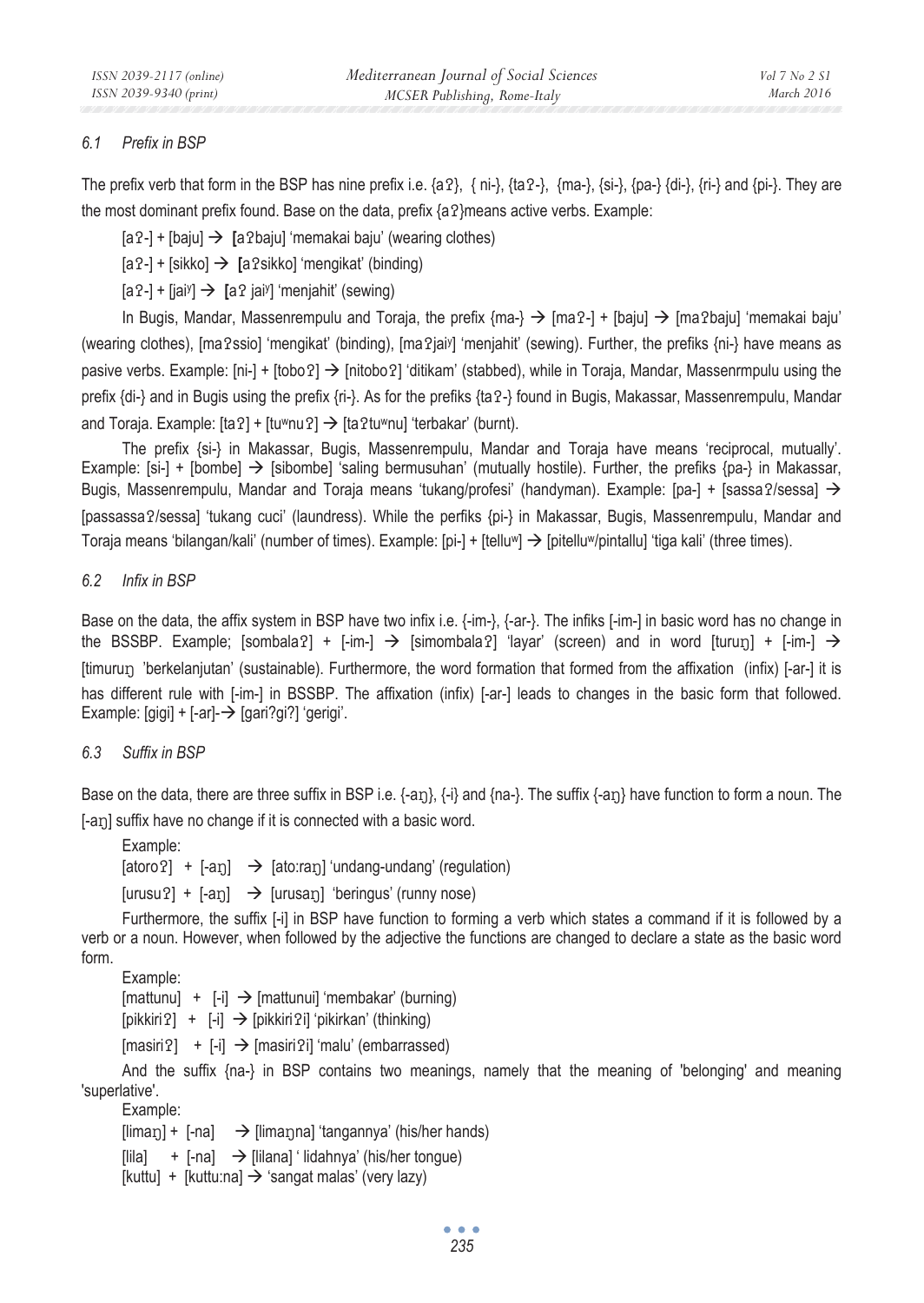## *6.4 Confix in BSP*

Base on the data, there are two confix in BSP i.e.  $\{ka-an\}$  and  $\{pa-an\}$ . The confix  $[ka-an]$  very productive so that the derivative words has generated quite a lot in BSP. The confix is aimed to form the verb, whereas the meaning is appropriate with its basic word form. The confix  $[ka-a<sub>1</sub>]$  when it ends with a vowel / o /, / e /, / i / and / u /, it followed by allophones without causing modification on the derivatives and the basic word.

```
Example: 
[ka-a<sub>1</sub>] + [ta<sup>w</sup>u] \rightarrow [kata<sup>w</sup>u<sup>w</sup>a<sub>1</sub>] \rightarrow 'kemaluan' (genitals)
[ka-aŋ] + [pore:] → [kapore<sup>y</sup>aŋ] → 'kehebatan' (grandeur)
[ka-an] + [tindo:] \rightarrow [katindo^wan] \rightarrow 'ketiduran' (oversleep)[ka-an] + [susu] \rightarrow [kasusu^wan] \rightarrow 'susuan' (milk)
```
Furthermore, the confix [pa-an] in BSP is different with the confix [ka-an] because the [ka-] element does not change to forming a words, the change is only in the suffix [-an]. Whereas for the confix [pa-an] both change.

Example:  $[pa-a<sub>1</sub>] + [asse<sub>1</sub>] \rightarrow [pamnassen] \rightarrow 'pengetahuan' (knowledge)$  $[pa-an] + [sa:ba] \rightarrow [passabakan] \rightarrow 'penvebab' (cause)$  $[pa-a<sub>1</sub>] + [ja:it] \rightarrow [pajjai<sup>y</sup>ka<sub>1</sub>]$  $\rightarrow$  'bahan kain untuk dijahit' (fabric to be sewn)  $[pa-a<sub>1</sub>] + [ba<sup>j</sup>ne]$   $\rightarrow$   $[pabba<sup>j</sup> nea<sub>1</sub>]$   $\rightarrow$  'tukang kawin'

# **7. Conclusion**

Actually, the history of the development of the study of South and West Sulawesi variants take a long period, over 150 years. During the colonial era in the province of South Sulawesi (the 18th century) the colonial administrators reviewing South Sulawesi variants on the basic needs in order to know the social system so that a continual colonial can be carried out on them. Various lexical variants studied and analyzed although in a more accurate assessment, namely in terms of linguistics has not been done. Linguist formal involvement and focus in reviewing South Sulawesi variant is just a new force in the mid and late 20th century. The beginning of the 21st century, studies on this variant continues to be done by linguists until the study in reconstruction aspects was begun. However, the study of the reconstruction is still using the old method, ie lexicostatistics.

Therefore, the studies presented in this report is the latest one, using a more comprehensive qualitative comparison according to the nature of change in a natural language. Five BSP were studied, i.e. Makassar (MKS), Bugis (BGS), Massenrempulu (MSP), Toraja (TRJ), and Mandar (MDR). The results show that the reconstructed BSP produces 5 vowel phonemes, ie \*i, \*u, \*o, \*ə, and \*a, and five diphthong, ie \*-ua, \*-au, \*-oe, \* ai and \*-uo. Sporadic innovations that occur either on vowel phonemes or diphthong phonemes, as expressed in previous discussions show that this form of innovation is still new. The possibility of the innovation is due to internal migration that was spreading the characteristic in the region that has been used as the study location. The result of this study of the reconstruction ancient phonemes BSP are some of form of ancient word BSP is obtained and allow the next reconstruction ie lexical reconstruction BSP.

Morphological aspects in Ancient Sulawesi language (BSP) are related to the affixation system. There are sixteen affix in BSP i.e. nine prefix:  $\{a2\}$ ,  $\{ni-\}$ ,  $\{ta2\}$ ,  $\{ma-\}$ ,  $\{si-\}$ ,  $\{pa-\}$   $\{di-\}$ ,  $\{ri-\}$  and  $\{pi\}$ ,  $\{im-\}$  and  $\{-ar-\}$ ; three suffix:  $\{-a_1\}$ ,  $\{-i\}$  and  $\{-na\}$ ; and two confix  $\{ka-a_1\}$  and  $\{pa-a_1\}$ .

### **References**

Basang, J. and Aburaerah Arief. 1981. *Structure of Language Makassar*. Jakarta; Guidance and Development Center to Discuss the Ministry of Education and Culture. (Basang, J. dan Aburaerah Arief. 1981. *Struktur Bahasa Makassar*. Jakarta; Pusat Pembinaan dan Pengembangan Bahas Departemen Pendidikan dan Kebudayaan).

Bellwood.P. 2000. Prasejarah kepulauan Indo-Malaysia. Edisi Revisi. Jakarta: Gramedia Pustaka.

Blust, Robert A. (1974). Proto-North Sarawak vowel deletion hypothesis. Ph.D. Dissertation: Universiti of Hawaii.

Campbell, L. (2001). *Historical Linguistics: An introduction*. Cambridge: The MIT Press.

Crowley, T. (1992). *An introduction to Historical Linguistics*. Auckland: Oxford University Press.